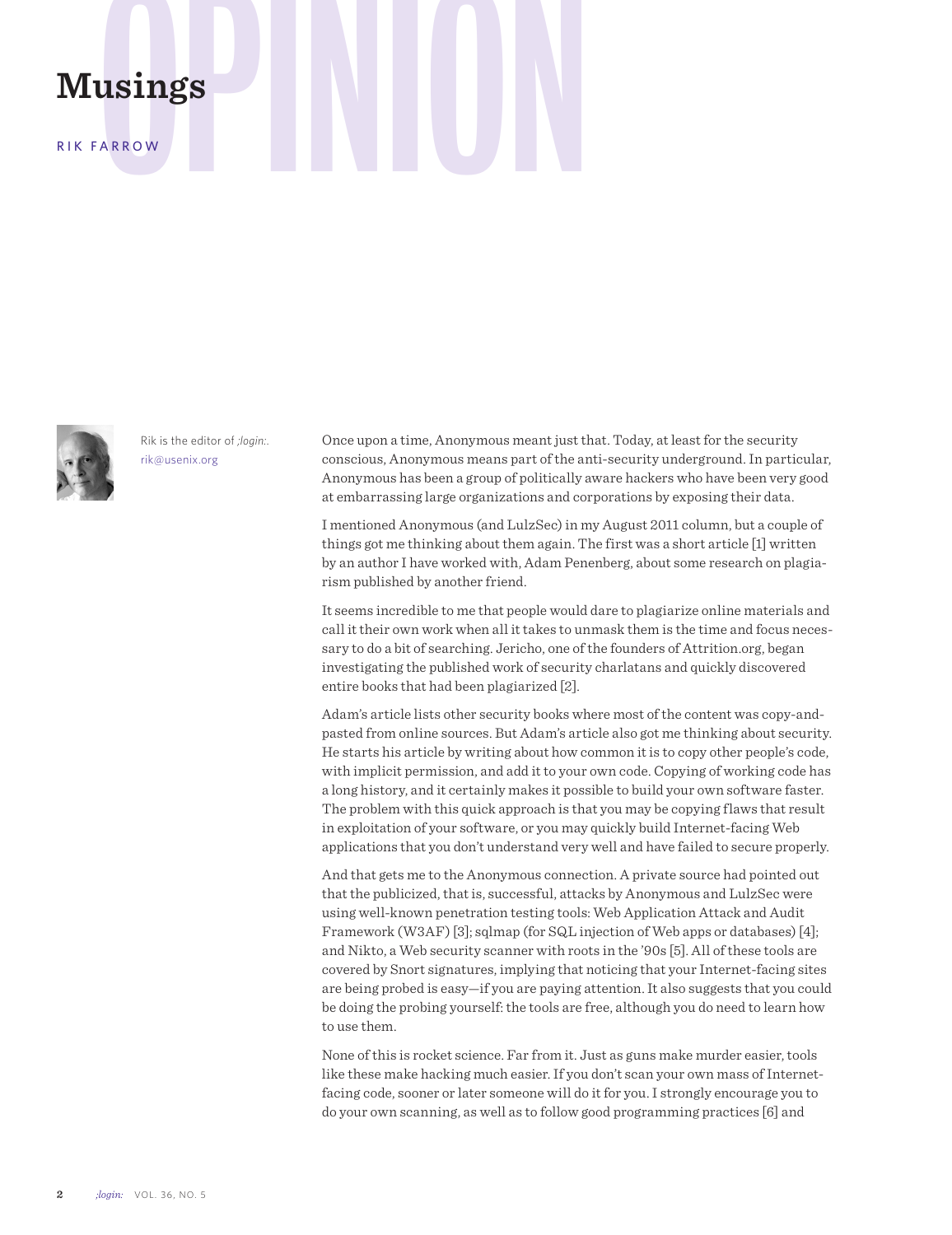watch for attacks on your servers using IDS or IPS (which could at least block the scanners' IP addresses).

## **The Lineup**

I am cutting my own column short this month, because this issue has the reports from USENIX Federated Conferences Week, and those alone consume a huge portion of the printed version of *;login:*. I hope you appreciate the reports as much as I do, as a good report can tell you a lot more about a paper than the abstract can (or will). By reading reports, you can catch up on current research, or decide to go to the USENIX Web site for the event to watch or listen to a recorded invited talk or panel.

We have several excellent articles in this issue, starting with Greg Burd explaining NoSQL. I am excited about Greg's article, not just because he explains NoSQL clearly, but because he explains why NoSQL became necessary. Greg compares relational databases with NoSQL, as well as contrasting different types of NoSQL databases with each other. As I was reading, it became really obvious to me why Oracle needed to buy Sun, but that's just an aside. Margo Seltzer suggested Greg as an author and also read the near-final draft, which helped in polishing this article.

I contacted Paul Vixie when something he had posted suggested that there are other potential uses for DNSSEC. In the August 2011 *;login:*, Peter Gutmann had pointed out how easy it is to spoof SSH fingerprints, something I wasn't aware of. Paul's post suggested a simple fix for this if you are using DNSSEC. Paul's article describes other real and potential uses for DNSSEC, with the ability to securely use self-signed certificates high on the list.

Don Revelle's article answers questions about virtualization technology that I have been asking for a long time. I have helped publish a handful of virtualization articles in *;login:*, but none that covers the breadth of the technologies, explaining how they differ, the way Don's does. The point of this article is not to get you to change your choice for virtualization, but to understand how the technologies differ.

The final article in this issue explains the thinking behind changing the whois protocol. Andy Newton (ARIN), Dave Piscitello (ICANN), Benedetto Fiorelli (RIPE), and Steve Sheng (ICANN) have written about how the whois protocol, and client software, performs poorly for an Internet that is both international in scope and embraces several regional authorities that have differed in how they present whois data. Whois is supposed to work uniformly today, but it does not. They present a new interface for whois servers that supports both Web browsers and new clients, as well as internationalization.

David Blank-Edelman has focused his steely eyes (actually, they are quite a bit more friendly than that) on performance. David shows how to use two different tools that can help you pinpoint performance issues in your Perl scripts. Fixing them is another issue, but David makes it easy to find where the problem may be.

Dave Josephsen tries out a new approach to his column: he interviews a provider of a hosted monitoring service. Dave asks Theo Schlossnagle about his company's (OmniTI) Circonus service and about the future of monitoring systems in general.

Peter Galvin has both a column and a book review in this issue. In his column, Peter continues on the cloud theme from the August 2011 *;login:*, explaining issues for enterprises considering using some form of cloud.